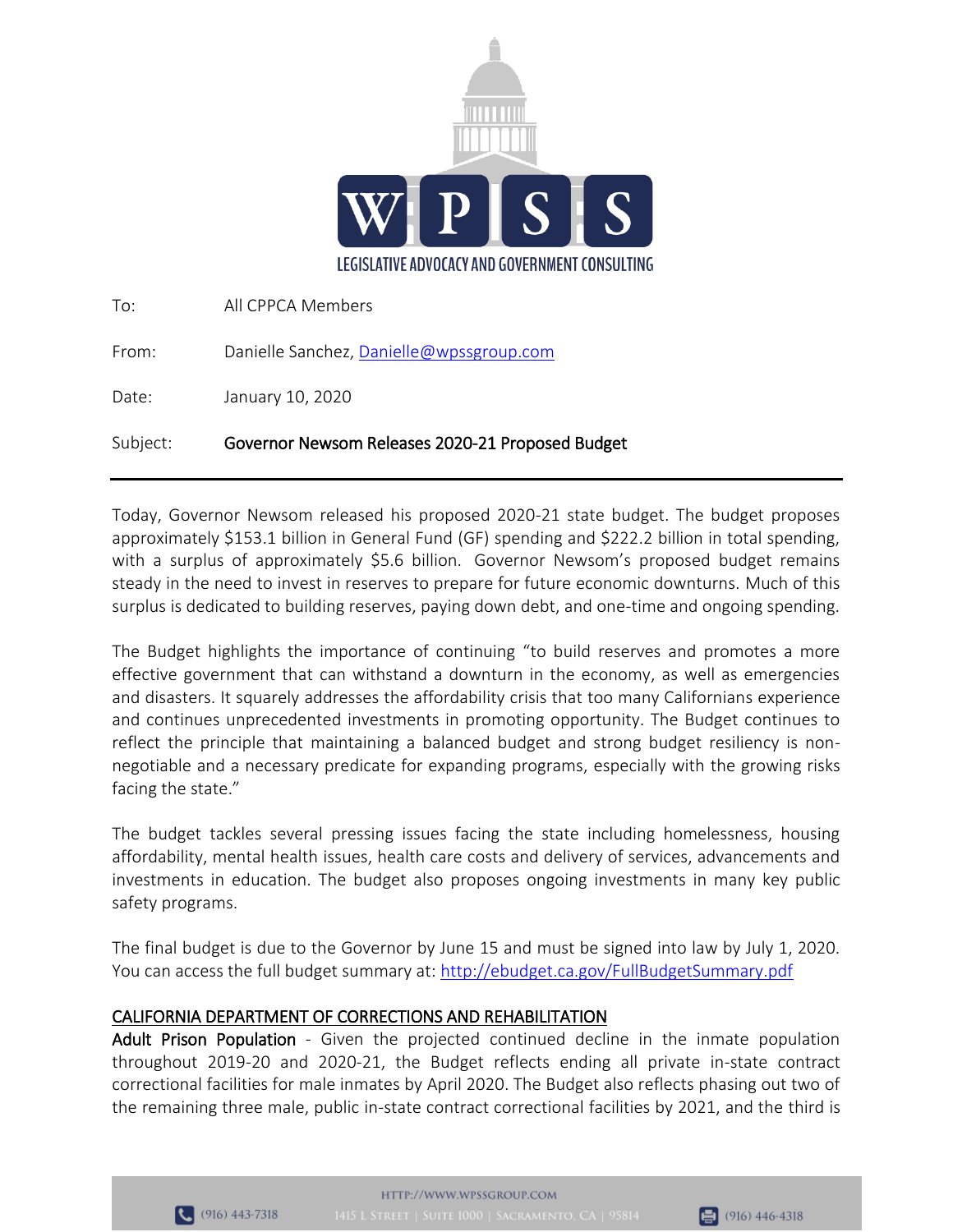projected to be closed no later than July 2022. The Department projects that the population will decline by approximately 4,300 inmates between June 2021 and June 2024. If these population trends hold, the Administration notes that it will close a state-operated prison within the next five years.

Youth Offender Rehabilitative Communities – The Budget includes \$6.2 million General Fund in 2020-21, and \$10.1 million ongoing, to establish Youth Offender Rehabilitative Communities. These are programs that house offenders under the age of 26 together at select adult institutions in campus-style environments conducive to positive behavioral programming. These communities will serve to connect youth offenders to positive mentors, as well as rehabilitative and educational programs targeted to their unique needs. A model program will be established at Valley State Prison in Chowchilla.

Staff Development and Support - The Budget includes \$21.4 million General Fund in 2020-21, declining to \$19.8 million ongoing General Fund in 2023-24, to enhance staff development through new training for correctional officers and counselors. These new efforts will involve the repurposing of the former Northern California Women's Facility into a new hands-on training facility and will focus on giving staff the tools to effectively communicate with inmates and encourage them to participate in rehabilitative programs. In addition, the Budget includes \$1.8 million ongoing General Fund to centralize the Department's discrimination complaint process to promote objectivity and fairness in the investigation of equal opportunity complaints.

### Inmate Programs

- *Academic Information Technology Modernization*  The Budget includes \$26.9 million General Fund in 2020-21, eventually declining to \$18 million ongoing to provide increased access to modern technology for inmates participating in academic and vocational training to address this gap and better prepare inmates for reentry.
- *Expanding Higher Education Opportunities -* The Department is planning to partner with the California State University system to establish bachelor's degree programs at several prisons, including Valley State Prison in Chowchilla. The Budget includes \$1.8 million General Fund in 2020-21, and \$3.5 million ongoing for tuition, books, materials, training, and equipment for students participating in the program.
- *Inmate Visitation -* The Budget includes \$4.6 million ongoing General Fund to add an additional visitation day at nine institutions.

## PUBLIC SAFETY ITEMS OF NOTE

SB 678 – The Budget proposes \$113.8 million General Fund in baseline funding for 2020-21 for SB 678 and includes \$11 million ongoing GF to stabilize SB 678 funding provided to counties.

Misdemeanor Supervision - The Budget includes \$60 million General Fund annually for three years and \$30 million General Fund in 2023-24, to supervise and provide probation services for misdemeanants, with the aim of improving public safety by reducing recidivism of these individuals. The budget notes that this proposal is intended to align existing evidence-based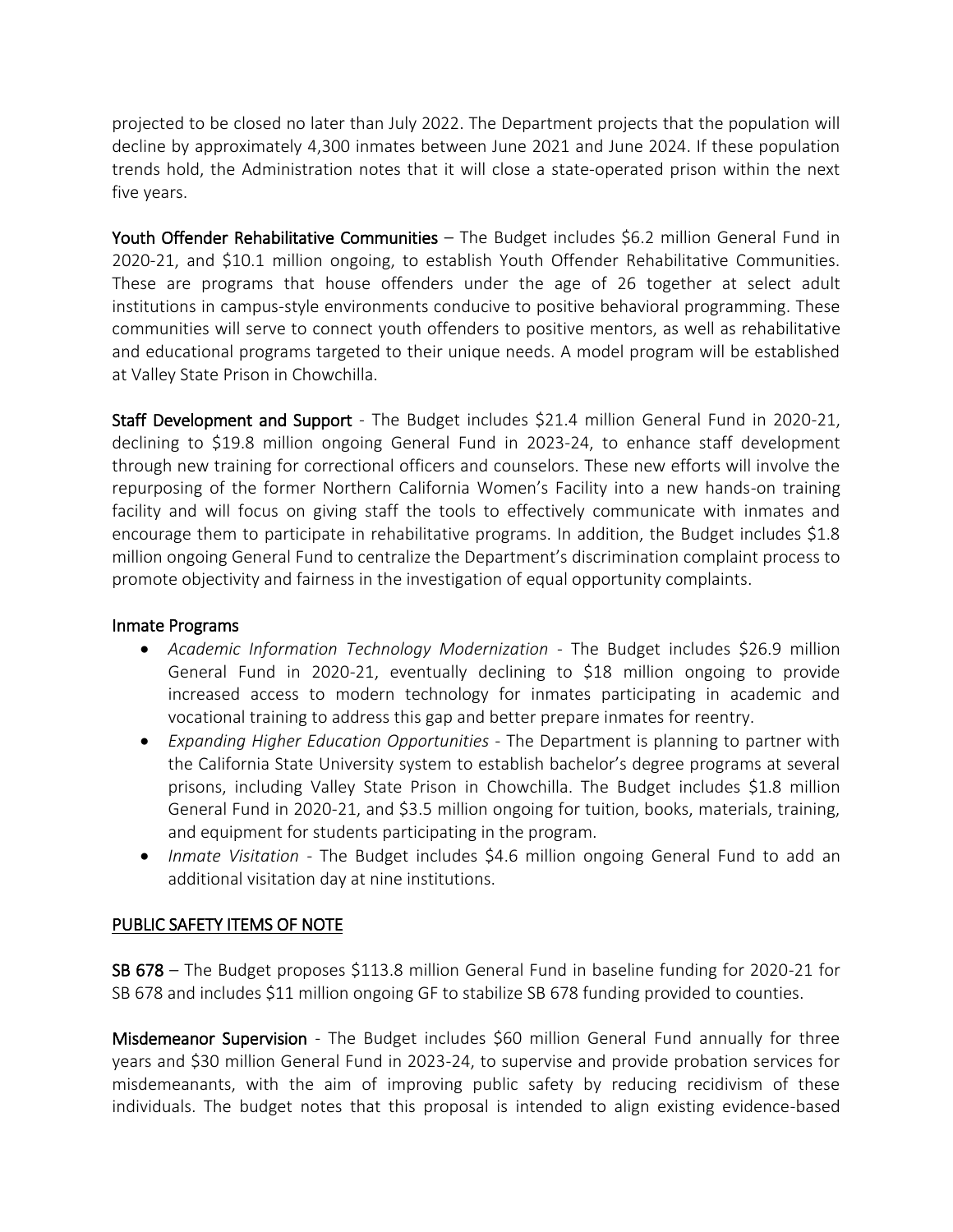practices used with the felony probation population to the misdemeanor population, with a focus on supervision and services based on risk and needs assessments.

Probation Terms - The Budget proposes changes to felony and misdemeanor probation terms to two years and allows for earned discharge for probationers. The budget notes that this is intended to conform with research that suggests that the maximum time needed to engage probationers in behavior change and reduce the likelihood of reoffending is no more than two years, while also creating incentives for individuals to engage in treatment and services early on.

CCP Implementation Grants - The Budget continues to propose \$7.95 million to go out to the counties that report on their realignment efforts to the BSCC. Counties are eligible to receive funding if they submit a report to the Board of State and Community Corrections annually that provides information about the implementation of the Community Corrections Partnership plan accepted by the County Board of Supervisors pursuant to Section 1230.1 of the Penal Code. As in years past, the funds would be distributed based on the most recent county population as follows: (1) \$100,000 to each county with a population of 0 to 200,000, inclusive, (2) \$150,000 to each county with a population of 200,001 to 749,999, inclusive, and (3) \$200,000 to each county with a population of 750,000 and above.

PRCS Mitigation Funding – The Budget proposes \$13.8 million for probation departments to supervise the temporary increase in the average daily population of offenders on PRCS as a result of the implementation of Proposition 57.

Jail-Based Competency Restoration - The Budget includes \$8.9 million General Fund in 2020-21 and \$11.2 million General Fund annually thereafter to expand the Jail-Based Competency Treatment program to eight additional counties. This expansion is estimated to increase capacity by up to 63 beds in 2020-21. These efforts are intended to reduce the pending placement time and the waitlist for ISTs referred to DSH treatment programs.

#### HEALTH AND HUMAN SERVICES

Medi-Cal Healthier California for All initiative – The Budget proposes several changes to Medi-Cal to create a more consistent and seamless system by reducing complexity and increasing flexibility, identifying and managing member risk and needs through enhanced care, and addressing social determinants of health. Medi-Cal Healthier California for All will build on the progress from the whole person care approach by pursuing structural changes to the state's behavioral health delivery system and expanding statewide wraparound services, such as housing and social services.

To implement the Medi-Cal Healthier California for All initiative effective January 1, 2021, the Budget includes \$695 million (\$348 million General Fund), growing to \$1.4 billion (\$695 million General Fund) in 2021-22 and 2022-23. This investment will provide for enhanced care management and in lieu of services, necessary infrastructure to expand whole person care approaches statewide, and build upon existing dental initiatives.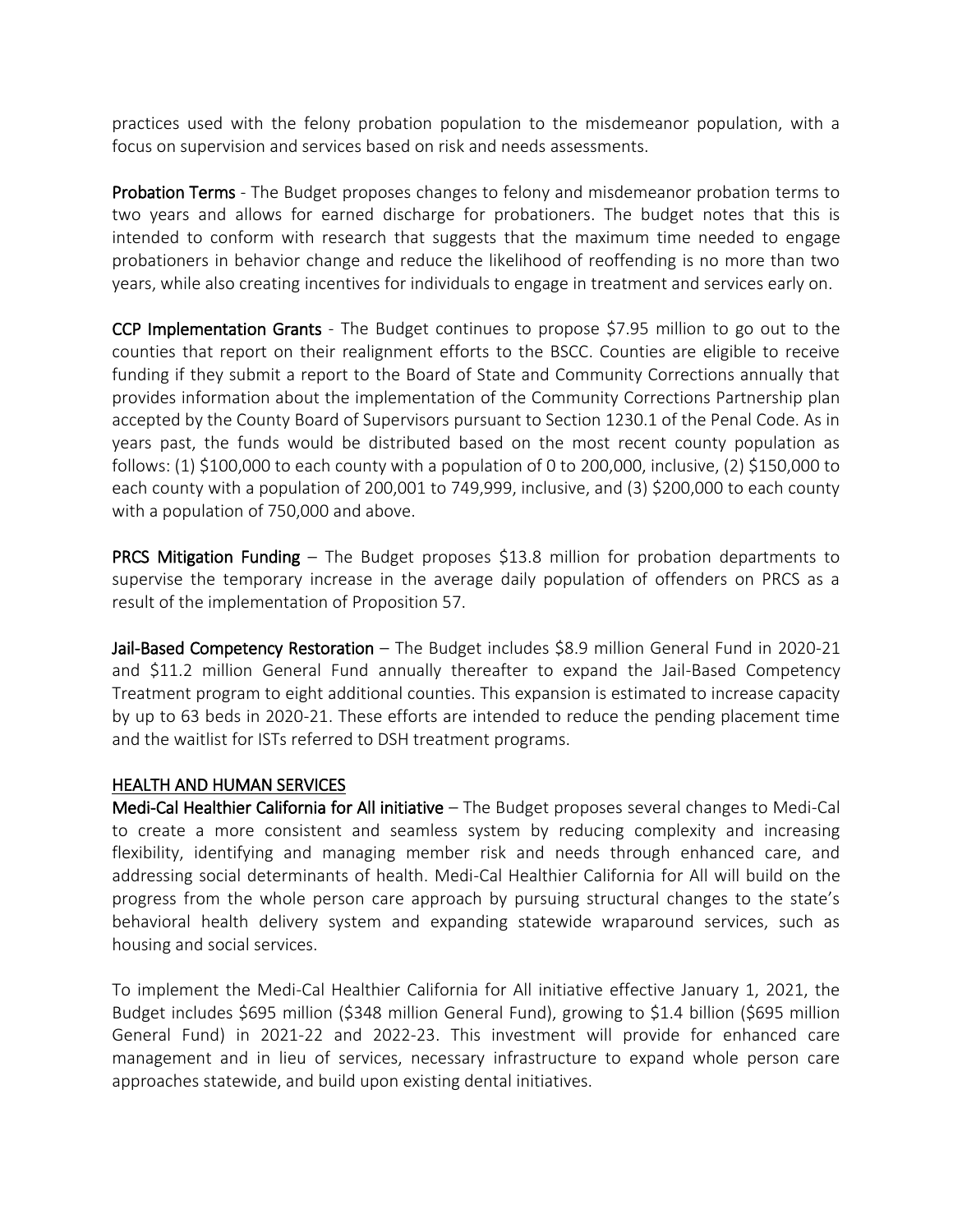In alignment with the Medi-Cal Healthier California for All initiative, the Budget includes \$45.1 million General Fund in 2020-21 and \$42 million General Fund in 2021-22 for the Department to implement a Behavioral Health Quality Improvement Program. This will provide funding to county-operated community mental health and substance use disorder systems to incentivize system changes and process improvements that will help counties prepare for opportunities through the Medi-Cal Healthier California for All Initiative.

Department of Early Childhood Development – The Budget proposes the establishment of a new Department of Early Childhood Development under the Health and Human Services Agency effective July 1, 2021. This new department would position the state to implement recommendations from the Master Plan for Early Learning and Care and allow for better integration of services and outcomes for children in child care and other health and human services programs.

Adverse Childhood Experiences Training Program- The Budget includes \$10 million one-time General Fund for the development of an adverse childhood experiences cross-sector training program that will be accredited by the Office of the Surgeon General, in addition to a statewide adverse childhood experiences public awareness campaign.

Behavioral Health Task Force – The Budget proposes to establish a Behavioral Health Task Force at the Health and Human Services Agency to review existing policies and programs to improve the quality of care, and coordinate system transformation efforts to better prevent and respond to the impacts of mental illness and substance use disorders in California's communities.

Mental Health Services Act - The proposed Budget notes that the MHSA has become a foundational element of California's mental health system in the 15 years since Proposition 63 was enacted; however, communities' behavioral health needs have evolved during that time and the Act should be updated to reflect this knowledge. The budget notes that the Act should be updated to better focus on people with mental illness who are also experiencing homelessness, who are involved in the criminal justice system, and for early intervention for youth and the Administration will submit a proposal in the spring regarding this proposed reform.

Department of Youth and Community Restoration - The 2019 Budget Act included resources to transition the Division of Juvenile Justice from the Department of Corrections and Rehabilitation to the Health and Human Services Agency as an independent department, effective July 1, 2020. The new department will consist of 1,415.9 positions and \$289.7 million (\$260.8 million General Fund) in 2020-21 and \$295.6 million (\$266.8 million General Fund) in 2021-22 and annually thereafter. The proposed funding level reflects the establishment of a new training academy and continues funding for therapeutic communities (\$8 million General Fund ongoing).

### JUDICIAL BRANCH

Fines and Fees - The 2019 Budget Act included \$3.4 million General Fund for the Judicial Council to implement an eight-court pilot program to allow indigent and low-income individuals to apply online to have their fines and fees from traffic infractions reduced in accordance with their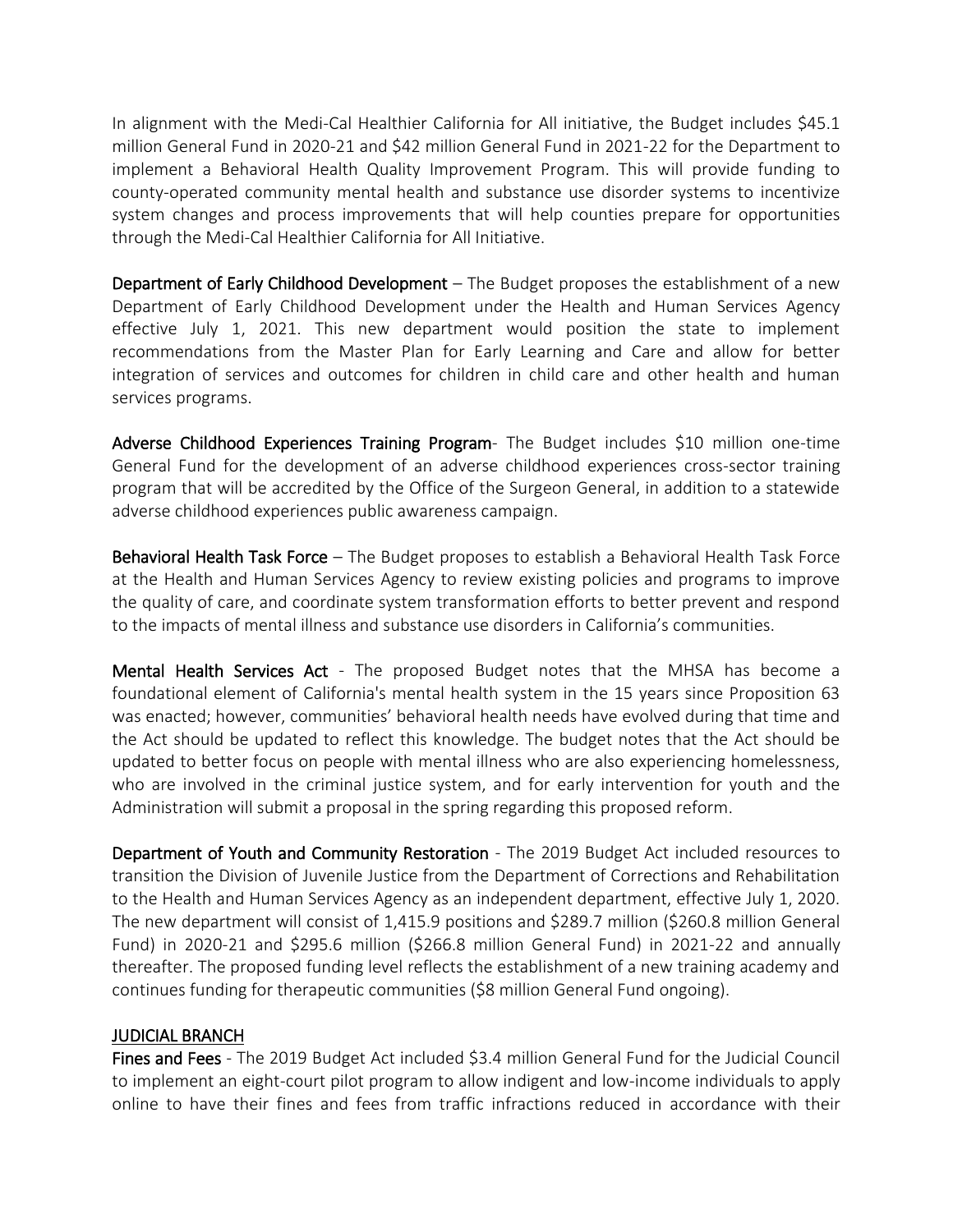ability to pay. The Budget includes \$11.5 million General Fund in 2020-21, increasing to \$56 million ongoing General Fund by 2023-24, to expand this program statewide and incorporate both traffic and non-traffic infractions. The ongoing costs include \$2 million to implement an online application system and \$54 million to backfill the estimated loss in revenue to support trial court operations as a result of the penalty reductions. The Judicial Council will implement this program on a phased schedule, with several courts joining each year.

### BOARD OF STATE AND COMMUNITY CORRECTIONS

Proposition 47 – The Department of Finance currently estimates net General Fund savings of \$122.5 million, an increase of \$44 million over the estimated savings in 2019-20. This increase is attributable primarily to increased savings resulting from the state's reduced reliance on contract facilities to house prison inmates. These funds will be allocated according to the formula outlined in the initiative, which requires 65 percent be allocated for grants to public agencies to support various recidivism reduction programs (such as mental health and substance use services), 25 percent for grants to support truancy and dropout prevention programs, and 10 percent for grants for victims' services.

Indigent Defense - The Budget includes \$10 million one-time General Fund for the Board of State and Community Corrections to administer a pilot program, in consultation with the Office of the State Public Defender, to supplement local funding for indigent criminal defense. This funding will also support the completion of an evaluation to determine the effectiveness of the grants in improving indigent defense services.

**Jail Oversight** - The Administration proposes to strengthen the state's oversight of county jails. The Board of State and Community Corrections will more actively engage counties regarding deficiencies identified as part of its inspections through its public board meeting process and by more frequent follow-up inspections. The Board will also provide additional technical assistance to those counties where issues are identified. Also, as part of the Title 15 jail standards review, the Board will make sure the standards are consistent with national best practices.

### DEPARTMENT OF JUSTICE

Dealers' Record of Sale (DROS) - The Budget includes \$2.4 million one-time Dealers' Record of Sale (DROS) Special Account to begin the planning and analysis phase of combining and modernizing the 11 existing firearms tracking systems.

California Law Enforcement Telecommunications System (CLETS): —The Budget proposes \$2.8 million General Fund in 2020-21, \$3.3 million in 2021-22, and \$2.9 million annually thereafter to conduct investigations and audits to monitor compliance with AB 1747, which limits the use of CLETS for immigration enforcement purposes.

Criminal Records Relief—The Budget proposes \$3.6 million Fingerprint Fees Account in 2020-21, declining to \$1.9 million annually in 2023-24, to review records in statewide criminal justice databases to identify persons eligible to have their arrest or criminal conviction records withheld from disclosure and modify existing systems to grant such relief automatically.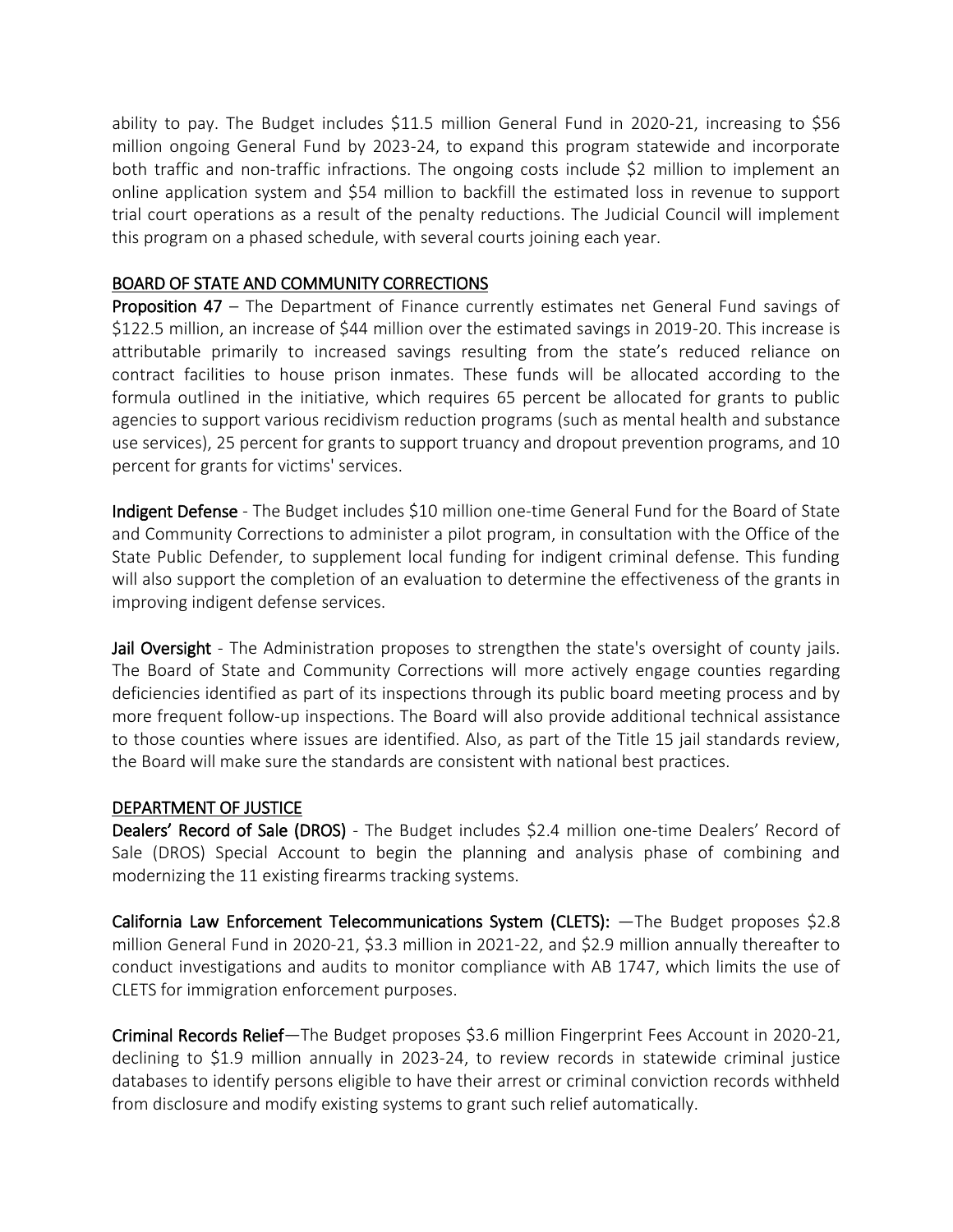### DEPARTMENT OF STATE HOSPITALS

Incompetent to Stand Trial – The number of ISTs pending placement into the state hospital system was approximately 800 individuals in December 2019. To help address this need, the Budget includes \$24.6 million General Fund in 2020-21 to implement a Community Care Collaborative Pilot Program. This initiative will establish a six-year pilot program in three counties that provides incentives to treat and serve individuals deemed IST in the community. The total costs of the pilot program over six years is estimated to be \$364.2 million General Fund. This pilot program will primarily target development of community-based treatment options for individuals deemed IST and increase local investments in strategies to reduce the rate of arrests, rearrests, and cycling in and out of institutions for this population.

### OTHER ITEMS OF NOTE

Homelessness – The proposed Budget makes significant investments in addressing homelessness and note that this issue impacts both urban and rural communities throughout the state and puts stress on public resources from emergency rooms to jails and public works departments. The Budget proposes over \$1 billion in investments and makes a radical shift in the state's involvement to house the many unsheltered persons living in California, by launching the California Access to Housing and Services Fund with a \$750 million initial investment. This Fund will create a structure for developing affordable housing units, supplementing and augmenting rental subsidies, and stabilizing board and care homes. Funds will flow through contracts between the state and regional administrators and will be subject to a 10-percent administrative cap. These efforts will be coordinated with county services and designed to align to community needs.

Additionally, the Governor recently issued an executive order to take urgent actions to provide additional state aid to support local governments in addressing this crisis. The state will deploy state assets to specific counties, in partnership with philanthropy, to augment local shelter capacity. The Administration will also send out multi-agency strike teams to assist cities and counties in moving individuals from encampments into shelters and connecting them to services. The Administration is also partnering with local researchers to direct a study to better understand the root causes of the state's homelessness crisis.

Wildfire Forecast and Threat Intelligence Integration Center - The Budget includes \$9 million (\$8.8) million General Fund) and 22 positions across Cal OES, CAL FIRE, the Military Department, and the PUC to begin implementation of the Wildfire Forecast Center.

Community Power Resiliency - The Budget includes \$50 million one-time General Fund to support additional preparedness measures that bolster community resiliency. Building on the state's power-resiliency investments, these measures will support critical services still vulnerable to power outage events, including schools, county election offices, and food storage reserves. This proposal will support a matching grant program to help local governments prepare for, respond to, and mitigate the impacts of power outages.